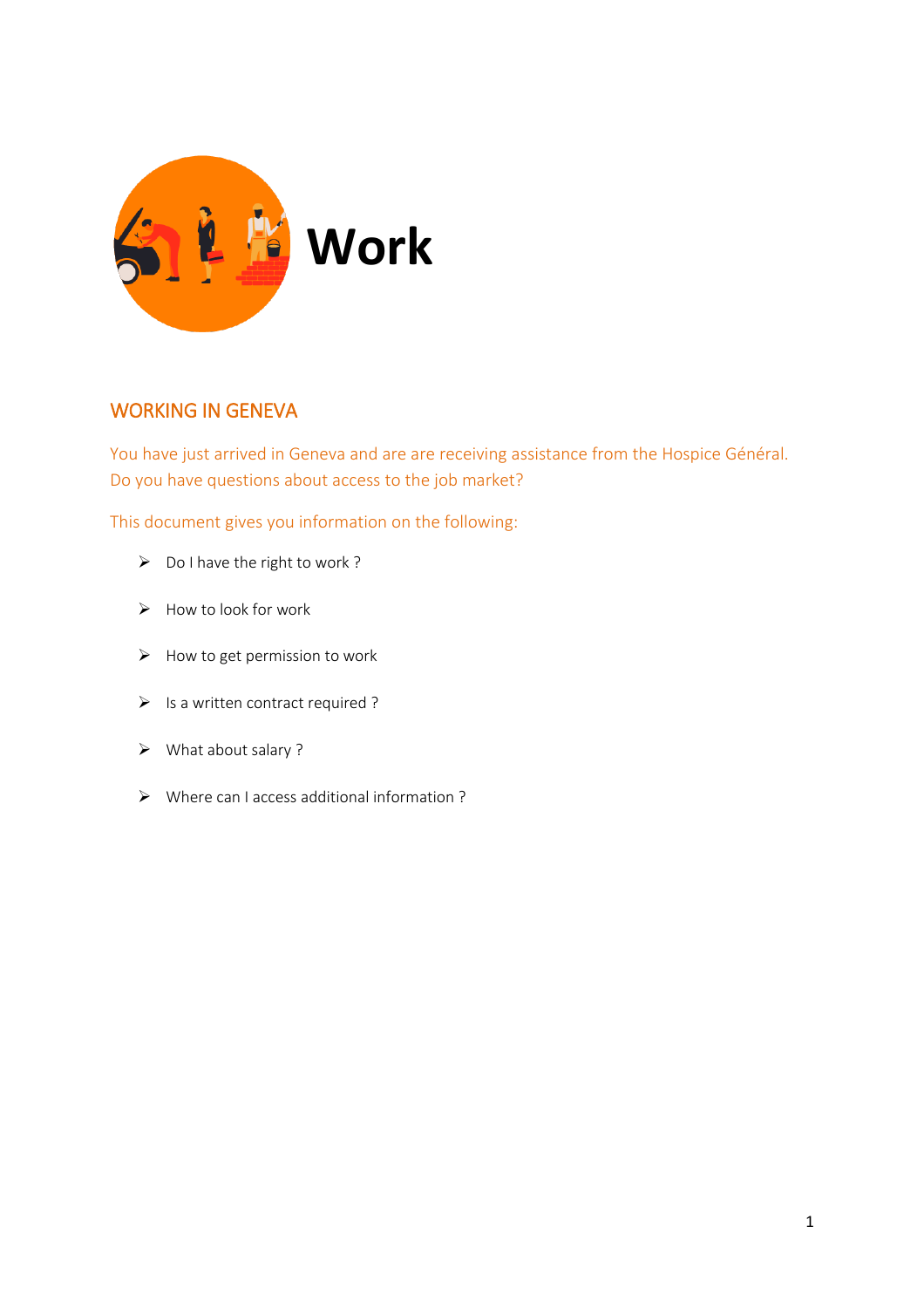# Do I have the right to work?

Check with the cantonal population and migration office (OCPM) to verify if you have the right to work. This will depend on your type of permit you have.

- $\triangleright$  Refugee permit B / permit F (refugee or provisionally admitted)  $\rightarrow$  YES
- $\triangleright$  Permit N  $\rightarrow$  YES after 3 months

The canton may nevertheless limit the number work authorizations granted in function of job market equilibrium.

For all other permits, check the conditions placed on work authorization with the cantonal population and migration office (OCPM).

How to look for work ?

If you are looking for work in Geneva, you can:

- $\triangleright$  Register with employment agencies
- $\triangleright$  respond to job offers on the internet or in newspapers
- $\triangleright$  research websites of the companies which interest you in order to make direct contact or send unsolicited job applications

## Please note :

it is important to inform your network that you are looking for a job.

There are practical guides to help with your job search.

# How to apply ?

In order to respond to a job offer, most employers will ask you to send them an "application file" with the following documents :

- $\triangleright$  a cover letter
- $\triangleright$  your curriculum vitae (CV)
- $\triangleright$  a copy of your diplomas / certificates
- $\triangleright$  a copy of your work certificates

If they are interested in your candidacy, they will contact you for an interview.